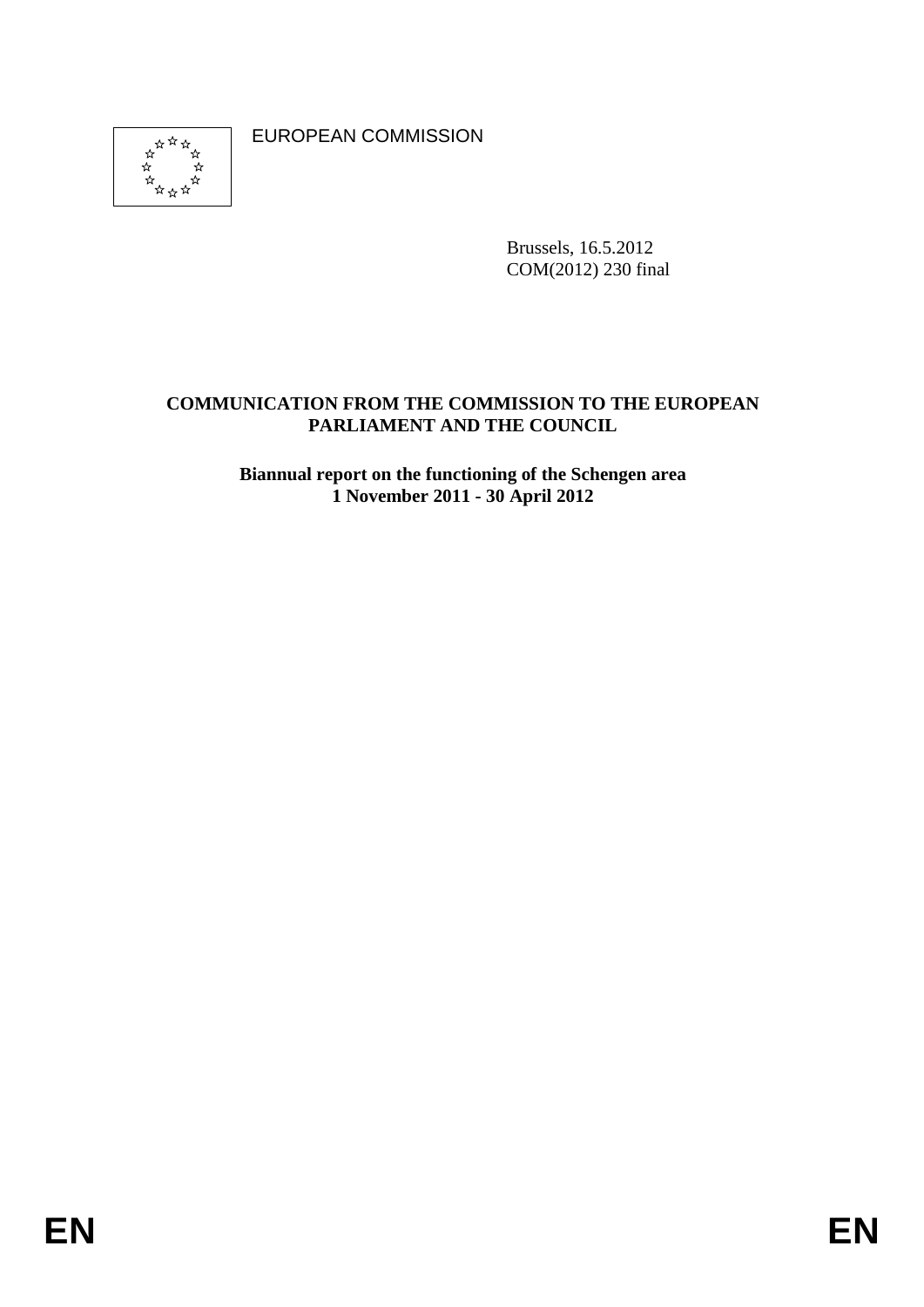#### **COMMUNICATION FROM THE COMMISSION TO THE EUROPEAN PARLIAMENT AND THE COUNCIL**

#### **Biannual report on the functioning of the Schengen area 1 November 2011 - 30 April 2012**

#### **1. INTRODUCTION**

The right to free movement of persons is a cornerstone of the European Union and the Schengen area without internal border control is one of the most valued achievements of EU integration. The Schengen cooperation was established on the initiative of five EU countries – Belgium, France, Germany, Luxembourg and the Netherlands – through an agreement of 1985 and an implementing convention of 1990, both signed in the Luxembourg town of Schengen. In 1995, border control at internal borders was lifted and in 1997, these agreements were integrated into the framework of the European Union by the Treaty of Amsterdam. The Schengen Area has grown rapidly. Today it covers an area with 42 673 km of sea and 7 721 km of external land borders, where over 400 million Europeans from 26 European countries can enjoy passport-free travel.

The right to travel within the Schengen area without being subjected to border control is based on the condition that each participating state is fulfilling its obligations according to the Schengen acquis. Therefore, it is essential that the European institutions maintain vigilance over the functioning of the Schengen area and are ready to respond to any challenges it faces. Against this background, the Commission in its Communication 'Schengen governance – strengthening the area without internal border control' of 16 September 2011 announced its intention to present a biannual overview to the European Union institutions on the functioning of Schengen. The Council on 8 March 2012 welcomed the Commission's intention to present regular reports to the European Parliament and to the Council on the functioning of the Schengen cooperation.

The purpose of these reports is to provide the basis for a regular debate in the European Parliament and in the Council and so to contribute to the strengthening of political guidance and cooperation in the Schengen area. This first report covers the period 1 November 2011 - 30 April 2012 and complements the measures proposed in the Commission legislative proposals on Schengen governance<sup>1</sup>, which are currently being discussed with the European Parliament and the Council. The report focuses on the functioning of the Schengen area, leaving aside other issues that may be related to the area of freedom, security and justice, but do not concern the core issue at hand, and issues that are dealt with in parallel in other

<u>.</u>

<sup>1</sup> COM (2011) 561 Communication from the Commission to the European Parliament, the Council, the European Economic and Social Committee and the Committee of the Regions – Schengen governance – strengthening the area without internal border control, COM (2011) 559 Amended proposal for a regulation of the European Parliament and of the Council on the establishment of an evaluation and monitoring mechanism to verify the application of the Schengen acquis and COM (2011) 560 Proposal for a regulation of the European Parliament and of the Council amending regulation (EC) No 562/2006 in order to provide for common rules on the reintroduction of border control at internal borders in exceptional circumstances.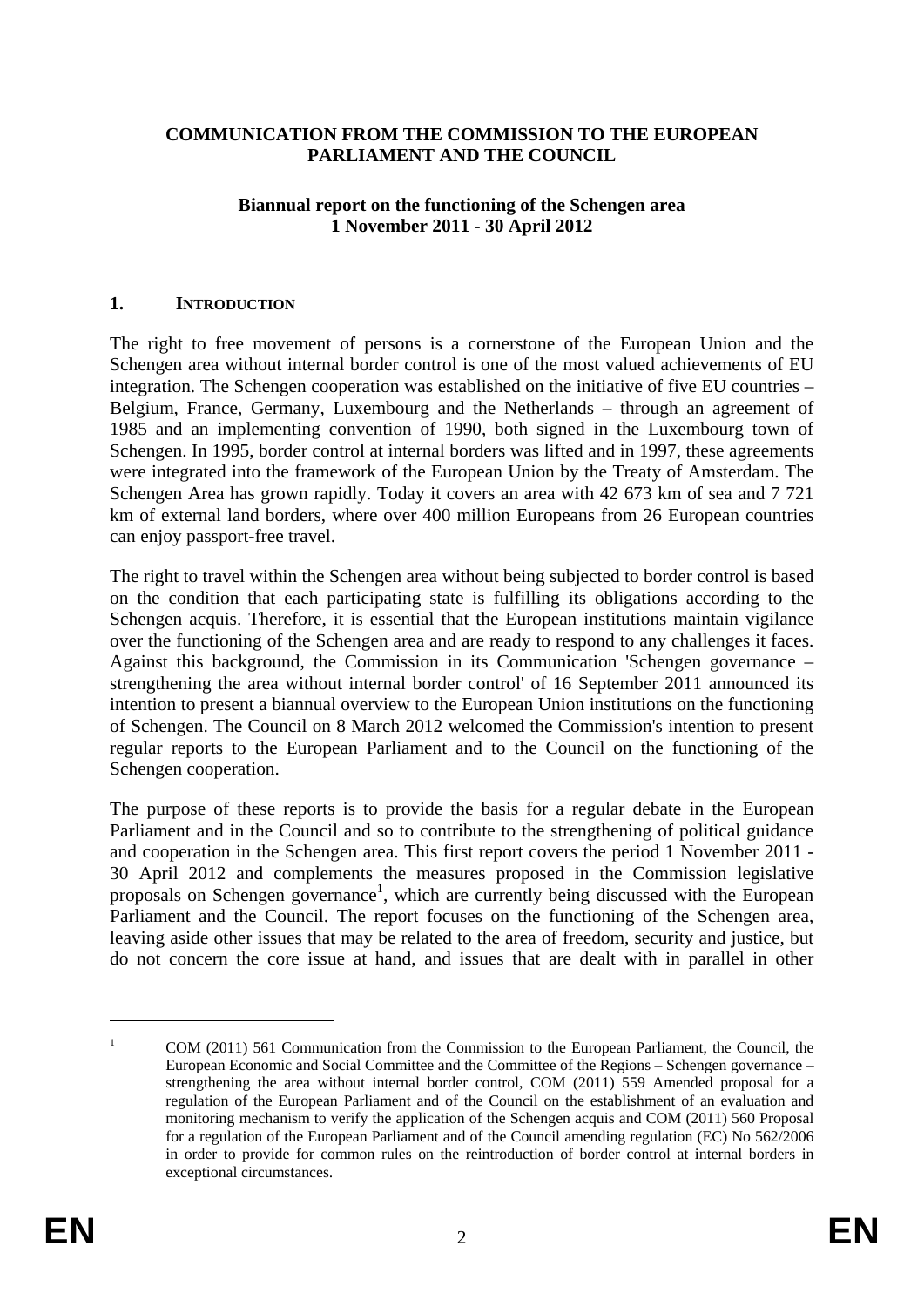documents. These issues include i.a. the Commission proposal on Eurosur<sup>2</sup> and the Commission proposal introducing a visa safeguard clause<sup>3</sup> as well as questions dealt with in the Communication on the Global Approach to Migration and Mobility<sup>4</sup> and the Annual Report on Migration and Asylum. The biannual report on the functioning of the Schengen cooperation should be understood as part of this broader context.

### **2. SITUATIONAL PICTURE**

#### **2.1. Situation at the Schengen external borders**

The pressure at the Schengen external borders is focused at a limited number of hot spots.

During October-December 2011, the number of irregular border crossings increased compared to the previous year, to nearly 30,000 crossings. About 75 percent of those were reported from the Eastern Mediterranean route, whereby Afghans and Pakistanis were the most frequent nationalities. The Commission continues to support the Member States in managing these mixed migration flows, i.a. through EU funding (notably the External Borders Fund), cooperation with relevant third countries and via EU Agencies (e.g. Frontex)<sup>5</sup>.

The pressure at the Schengen external border is linked to developments in relevant third countries, which was evident during the Arab Spring in 2011. The Commission notes that the situation in Syria may prompt a future migration flow into the neighbouring countries, and also into the European Union. In October-December 2011, 578 Syrians were detected while attempting to cross the Schengen external land border between the official border crossing points, compared to 210 persons in the same quarter of 2010. 82 % of these were detected at the Greek external land border.

A more detailed situational picture can be found in Frontex annual risk analysis 2012 [\(http://frontex.europa.eu/assets/Attachment\\_Featured/Annual\\_Risk\\_Analysis\\_2012.pdf\)](http://frontex.europa.eu/assets/Attachment_Featured/Annual_Risk_Analysis_2012.pdf).

*The Commission will continuously assess whether the current balancing of support measures (i.a. EU funding and Frontex operations) between the current hot spots and the rest of the external border is appropriate or whether another prioritisation should be foreseen, taking into account on the one hand the pressure at the current hot spots and on the other hand the possible displacement effects due to enhanced border control at these spots as well as new migration flows following developments in third countries.* 

<sup>2</sup> COM (2011) 873 Proposal for a regulation of the European Parliament and of the Council establishing the European Border Surveillance System (EUROSUR).

Proposal for a regulation of the European Parliament and of the Council amending Council regulation (EC) No 539/2001 listing the third countries whose nationals must be in possession of visas when crossing the external borders and those whose nationals are exempt from that requirement.

COM (2011) 743 Communication from the Commission to the European Parliament, the Council, the European Economic and Social Committee and the Committee of the Regions – The Global Approach to Migration and Mobility<br>  $\frac{5}{2}$ 

Frontex quarterly risk analysis October-December 2011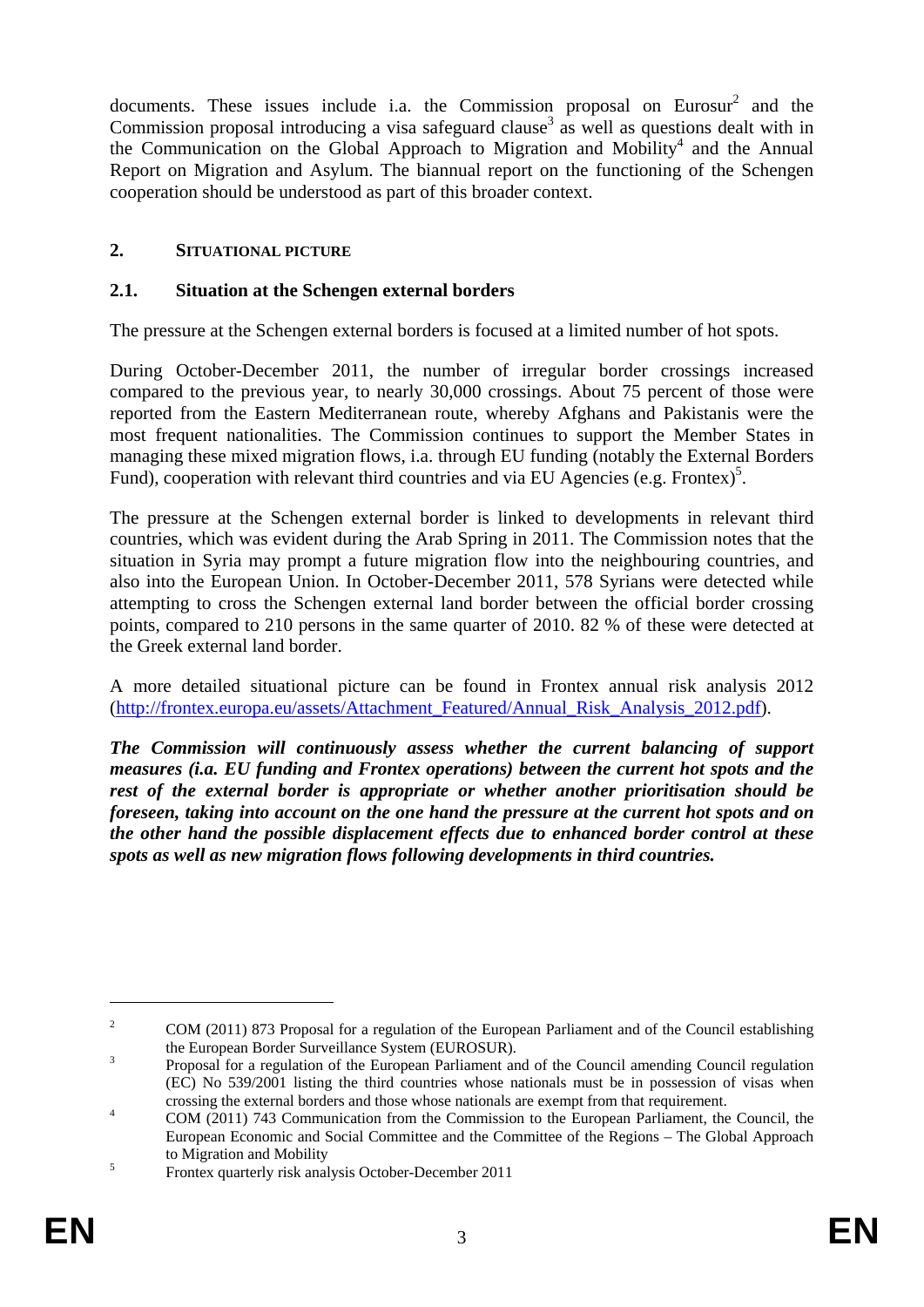### **2.2. Situation within the Schengen area**

The Schengen acquis allows third country nationals<sup>6</sup> holding a residence permit or a long-stay visa issued by one Member State to travel to other Member States for up to three months in any six months period. However, asylum seekers awaiting a decision on their status are exempted from this right until the final assessment of their application for protection. In addition, a large majority of the third country nationals residing illegally within the Schengen area have entered the territory legally, but then remained after the permitted period (overstayers), whereas others have entered illegally. For these persons, either their stay is regularised by Member States in accordance with their national legislation or they should be subject to a return procedure. Many of these persons do not remain in the country of entry, but move on to other Member States.

In 2011, 350,944 third country nationals not fulfilling the conditions for stay were detected within the Schengen area<sup>7</sup>, which constitutes a 9.1 % decrease compared to the previous year. The top nationalities were Afghanis, Tunisians and Moroccans. According to Frontex<sup>8</sup>, secondary movements, originating at the Greek-Turkish land border, have been detected at the land borders between the Western Balkans and both Slovenia and Hungary, at the sea border of southern Italy and at a range of European airports, particularly in the Netherlands, Belgium and Germany.

There is limited information on the number of persons without the right to stay in the Schengen area who are seeking to move to another Member State. However a number of oneoff data-gathering operations have provided at least some basic statistics. The most recent of these, operation DEMETER<sup>9</sup>, was carried out from 24 to 30 October 2011, in 21 Member States (i.a. France, Italy and Greece did not participate). During this week, the participating Member States, as part of their daily work, filled out a reporting form on each incident of suspected illegal residence in their territory. The reports were then sent to the Polish Border Guard, which compiled and analyzed the data. The aim of the operation was to collect information on migration flows in EU Member States, regarding in particular:

- Migratory pressures in various countries,
- main routes of movement of irregular migrants,
- main destination countries of migration,
- countries of origin of irregular migrants and
- places of detection of irregular migrants and means of transport used.

During the operation, 1936 third country nationals from 104 different countries were apprehended. The largest number of irregular migrants were found in Germany (360 persons), Spain (290 persons) and Hungary (260 persons). A majority had entered the Schengen area in Spain (207 persons), Greece (180 persons), Cyprus (161 persons) and Poland (121 persons).

<sup>6</sup> For the purposes of this report, non-EU family members of EU citizens are not covered when referring to third country nationals, given the privileged status they enjoy under EU law on free movement of persons (Directive 2011/38/EC) and the Schengen acquis.

Frontex annual risk analysis 2012

<sup>8</sup> Frontex annual risk analysis 2012

<sup>9</sup> Summary report by the Polish Border Guard Headquarters, November 2011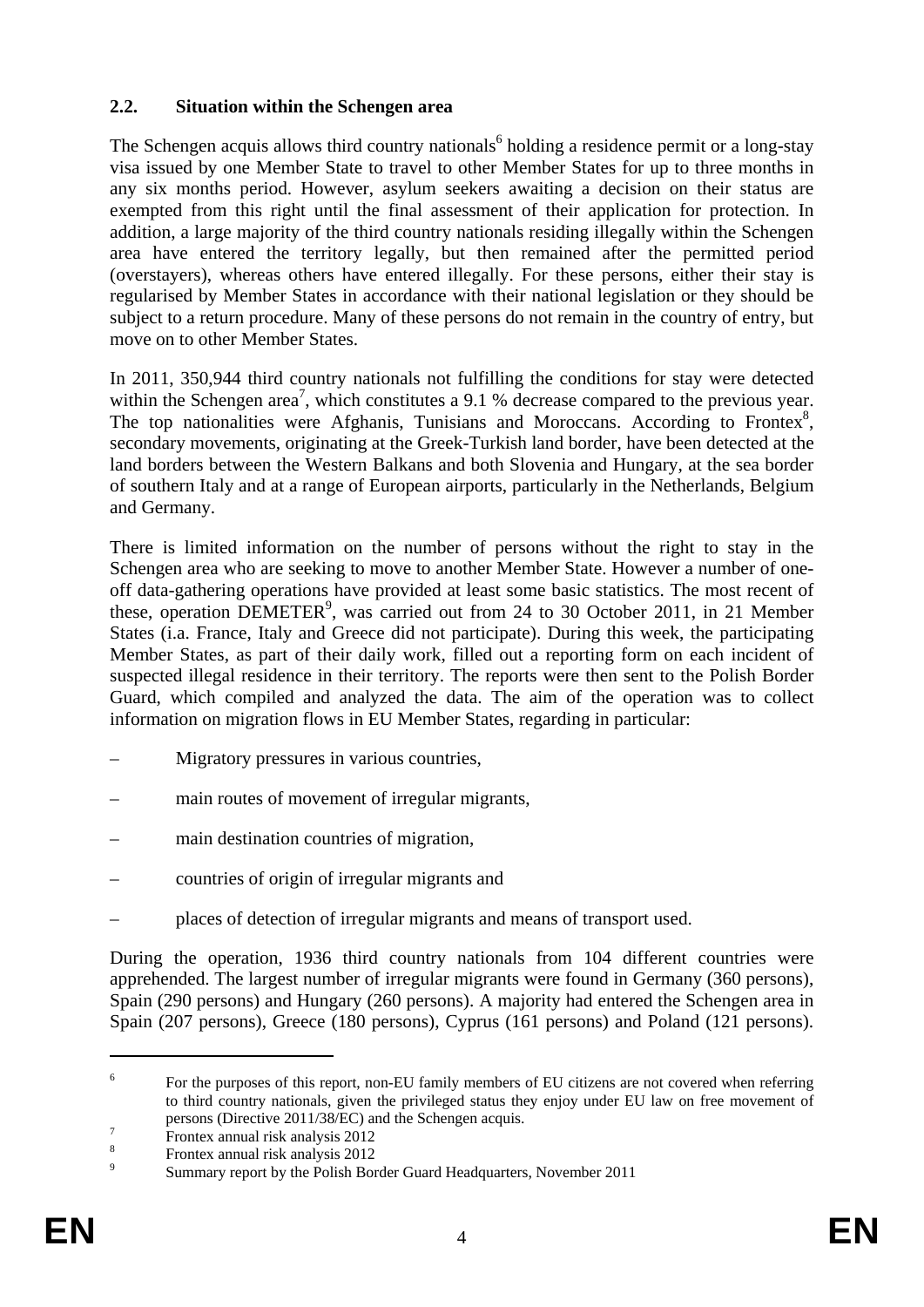The main countries of destination were Spain (288 persons), Germany (264 persons) and Austria (140 persons).

The conclusions from these operations display a need for continuously trying to improve the monitoring and analysis of migration flows within the Schengen area. This could be done i.a. by biannually carrying out DEMETER-style operations and regularly exchanging information at the European Union level. The Commission welcomes the coordination by the Danish presidency of Operation Balder from 16 to 22 April 2012*.* 

Alongside reliable information on third-country nationals residing illegally within the Schengen area, the implementation of the directive on sanctions and measures against employers<sup>10</sup> remains an important tool in the fight against illegal stay within the territory.

*In addition to current and planned initiatives (i.a. operation Balder), the Commission will deliberate on whether other measures could be taken in order to provide more information on migration flows within the Schengen area.* 

# **3. APPLICATION OF THE SCHENGEN ACQUIS**

### **3.1. Cases of temporarily reintroduced control at internal borders**

Article 23 of the Schengen Borders  $Code<sup>11</sup>$  provides that, exceptionally, where there is a serious threat to public policy or internal security, a Member State may reintroduce border control at its internal borders. The Member State shall as soon as possible notify the other Member States and the Commission accordingly. Moreover, a report shall be presented to the European Parliament, the Council and the Commission, outlining, in particular, the operation of the checks and the effectiveness of the reintroduction of border control. Since the entry into force of the Schengen Borders Code in 2006, all cases of reintroduced control have been related to preventing and combating different types of crime in connection with high level meetings or major sports events.

During the period 1 November 2011-30 April 2012, control at the internal borders has been reintroduced only twice. France notified the Commission on 4 October 2011 that, because of the G-20 summit of Heads of State and Government, held in Cannes on 3 and 4 November 2011, it planned to reintroduce control at its border with Italy between 24 October and 5 Novermber 2011. France subsequently reported to the Commission that, during this period, 38,620 persons were checked on entry (out of 563,158 persons crossing) and 15,303 persons were checked on exit (out of 605,062 crossings). 443 persons were refused entry, the majority because they did not possess valid travel documents.

On 20 April 2012, Spain notified the Commission that due to the meeting of the European Central Bank in Barcelona on 2-4 May 2012, it was to reintroduce control at the internal land border with France as well as at Barcelona and Gerona airports during the period of 28 April until 4 May 2012.

<sup>&</sup>lt;sup>10</sup> Directive 2009/52/EC of the European Parliament and of the Council providing for minimum standards

on sanctions and measures against employers of illegally staying third-country nationals<br>
11 Regulation (EC) No 562/2006 of the European Parliament and of the Council establishing a Community Code on the rules governing the movement of persons across borders (Schengen Borders Code)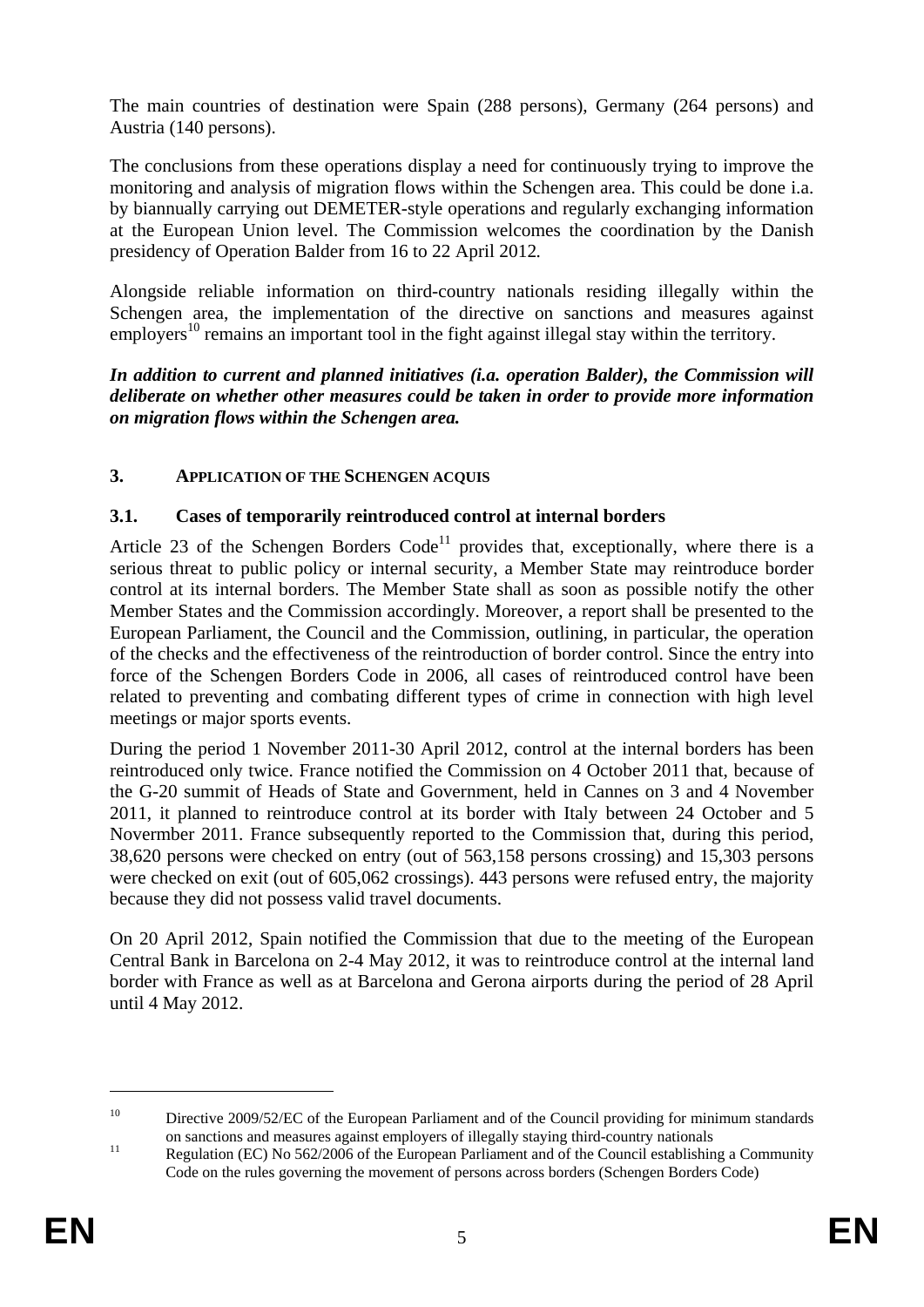# **3.2. Maintaining the absence of internal border control**

Article 22 of the Schengen Borders Code requires Member States to remove all obstacles to fluid traffic flow at road crossing points at internal borders, in particular any speed limits not exclusively based on road safety considerations. Following action by the Commission, France has progressively removed obstacles hindering fluid traffic flow at several road crossing points at its internal borders with Spain, Belgium and Luxembourg. These measures allowed the Commission to, in January 2012, close the relevant infringement case against France.

The Netherlands plans to install a camera surveillance system (@migo-boras) close to the internal borders, as technical support for mobile police checks. The Commission in November 2011 addressed the Netherlands on a potential violation of the Schengen Borders Code, EU law on free movement of EU citizens and the data protection provisions of EU law. Explanations were requested especially as regards the necessity and proportionality of the system and the Commission is currently following up on the Dutch replies.

Moreover, in the period 1 November 2011 – 30 April 2012, the Commission requested information as to the correct implementation of EU law and namely the Schengen acquis in three new cases and continued working on eight existing cases, addressing in total ten different Member States (Austria, Belgium, the Czech Republic, Estonia, Germany, Italy, Latvia, the Netherlands, Slovakia and Sweden). These files regard mainly whether the carrying out of police checks close to the internal border have an effect equivalent to border checks (article 21 of the Schengen Borders Code) and the obligation to remove obstacles to fluid traffic flow, such as speed limitations, at road crossing-points at internal borders (article 22 of the Schengen Borders Code). In all cases, the exchange of information with the respective national authorities is still ongoing.

# **3.3. Pending infringement cases related to the Schengen acquis**

# *Transposition of the Return Directive (2008/115/EC) into national legislation*

The deadline for implementation of the Return Directive (2008/115/EC) expired on 24 December 2010. Twenty-six Member States have already adopted new legislation transposing the directive into their national legislation and taken onboard the common standards. By April 2012, only Lithuania, Poland and Iceland had not yet notified full transposition. The Commission has launched infringements procedures against the Member States which did not comply with their transposition and notification obligation.

A study launched in 2011 in order to evaluate the correct transposition of the Directive into national legislation, has produced its first results with eighteen reports now available and the rest to follow in the course of 2012. The Commission will thoroughly examine the transposition reports and pursue the full and correct application by the Member States of the provisions laid down in this directive.

# *Application of the Schengen Borders Code*

In October 2009, allegations of serious difficulties faced by migrants in applying for asylum and ill-treatment by Greece of asylum-seekers and potential asylum-seekers, including the turning back of persons who may face serious harm or persecution, led the Commission to issue a letter of formal notice against Greece. The Commission takes the view that any violation of the EU asylum *acquis* and the Schengen Borders Code, in conjunction with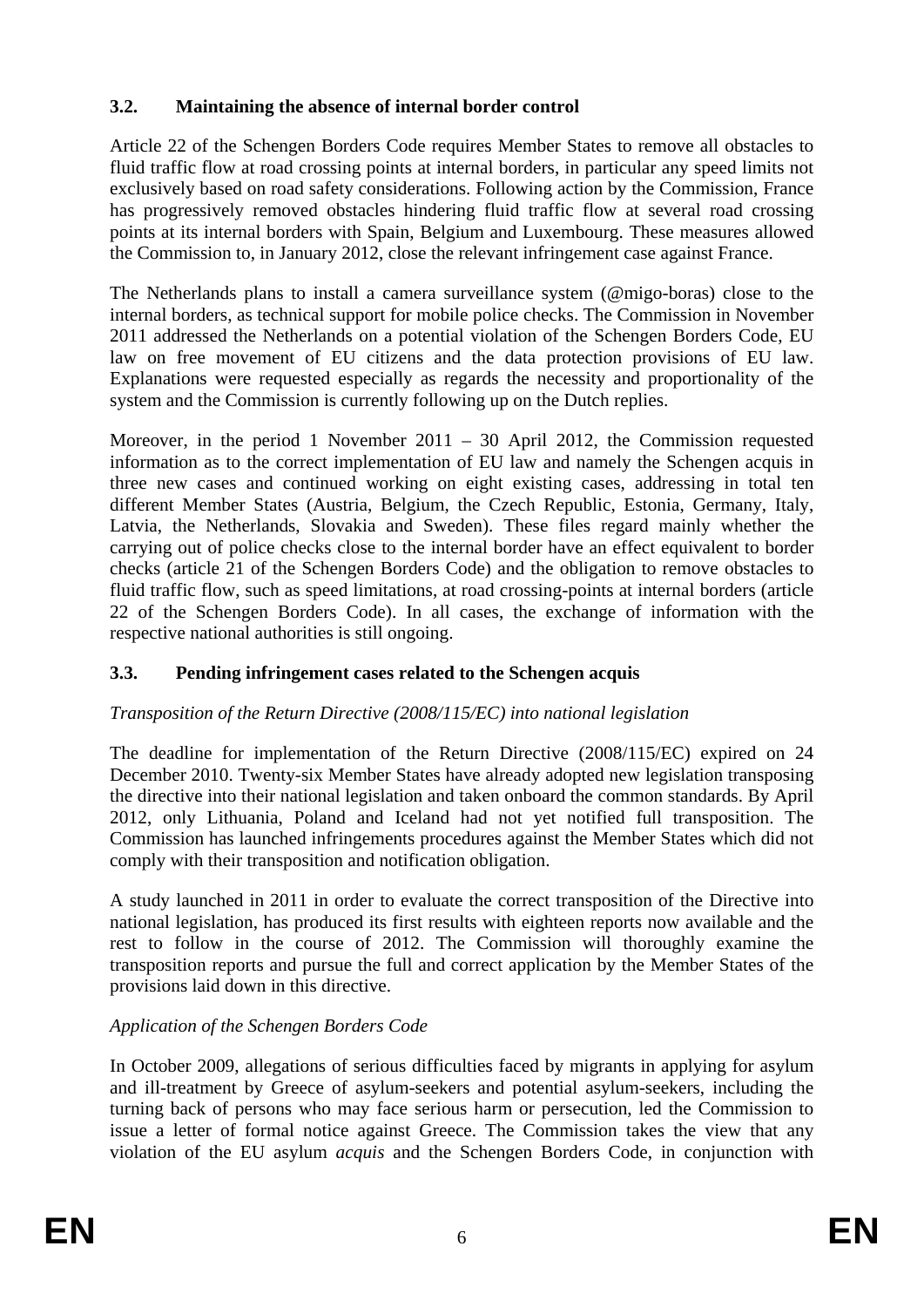fundamental rights enshrined in the Charter of Fundamental Rights and the general principles of EU law and the European Convention on Human Rights, needs to be addressed as a matter of urgency.

The Commission recognises the considerable pressure faced by Greece as a result of the large number of persons from third countries entering its territory. At the same time, the Commission is concerned at the serious deficiencies of the Greek asylum system and the breach of fundamental rights. While acknowledging the Greek efforts to remedy the situation, the Commission will continue to closely monitor this matter and take the necessary steps to ensure that Greece abides by its legal obligations and benefits from the necessary support.

# **3.4. Weaknesses identified in the framework of the Schengen evaluation mechanism**

The Schengen area is based on mutual trust between the Member States in their capacity to implement the measures allowing for the lifting of controls at the internal borders, in particular the control of the external border. In order to gain and maintain this mutual trust, the Schengen Member States in 1998 set up a mechanism<sup>12</sup>, for verifying whether all preconditions for application of the Schengen acquis (i.e. lifting of border controls) have been met by Member States wanting to join the Schengen cooperation as well as veryfying that the Schengen acquis is being correctly applied by the Member States already implementing the acquis. Member States are evaluated on a regular basis, by experts from the Member States, the Council general secretariat and the Commission. The evaluations are based on replies to questionnaires agreed by the Council as well as on-site visits and the findings are described in reports, including comments and recommendations for follow-up.

In the period 1 November 2011-30 April 2012, Schengen evaluations were carried out regarding air borders in Hungary, Malta and Slovenia, visa in the Czech Republic, Hungary, Malta and Slovenia, SIS/Sirene in Finland and Sweden, police cooperation in Malta, Slovenia, Sweden, Iceland and Norway and data protection in the Czech Republic, Hungary, Poland, Slovakia and Iceland. The reports are still being drafted, but are expected to include some positive as well as negative comments and recommendations on issues such as training, use of risk analysis, information exchange, international cooperation and infrastructure at border crossing points and embassies/consulates. Although there is generally room for improvement, none of these evaluations have shown the type of deficiencies that would require immediate action by the Commission.

During the Schengen evaluation of Greece in 2010-2011, several serious shortcomings were detected, especially as regards control of the external land- and sea borders. Given the extensive scope of the recommendations, Greece has drawn up a national action plan on how to remedy these shortcomings. This includes i.a. enhanced coordination of border management issues, increased deployment of personnel and equipment, improvement of infrastructure, a new programme for training as well as a review of the relevant legislation. In order to assess the progress so far and to identify topics where Member States could offer assistance, a review mission is scheduled for 28 May to 2 June 2012. This mission will go to the Athens International Airport 'Eleftherios Venizelos', the Port of Piraeus and the Evros region. While reiterating its commitment to support the Greek efforts to manage its external borders, the Commission invites Greece to continue the implementation of its Schengen

 $12$  SCH/Com-ex (98) 26 def.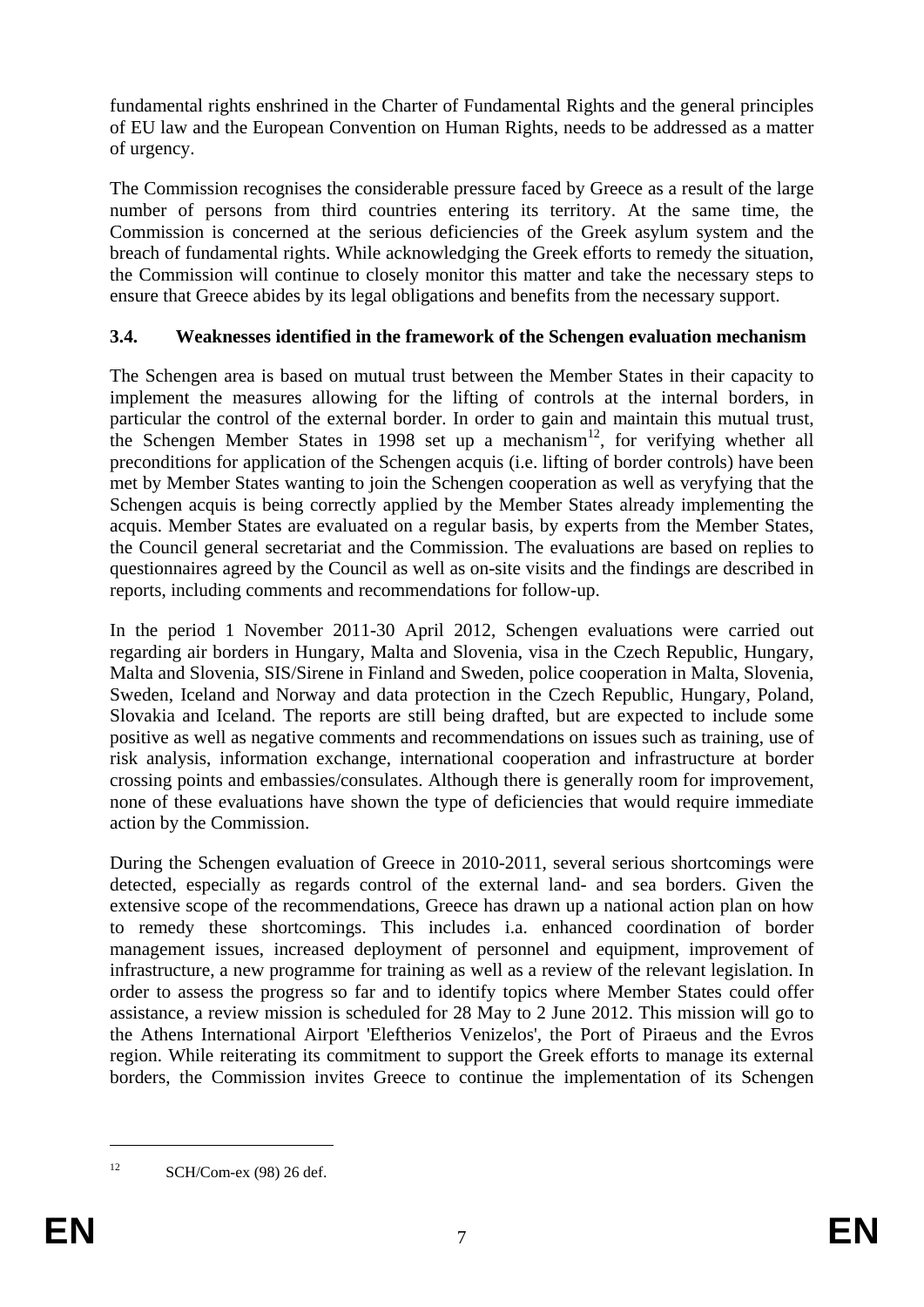action plan and to establish a comprehensive and systematic identification of needs as well as of available resources.

For an indicative calendar of Schengen evaluations in May-October 2012, see Annex I.

# **3.5. Lifting of control at internal borders with Bulgaria and Romania**

Even though the Council in June 2011 concluded that both Romania and Bulgaria formally fulfil the criteria to apply in full the Schengen acquis, it has not been able to decide on the lifting of control at the internal borders to these countries. On 2 March 2012, the European Council requested the Council to identify and implement measures which would contribute to the successful enlargement of the Schengen Area to include Romania and Bulgaria and asked the Council to revert to this issue in order to adopt its decision at the meeting of the JHA Council in September 2012. The Commission stands ready to support any measure that might be required to ensure that the Council would take a positive decision in September.

# **4. FLANKING MEASURES**

# **4.1. Use of the Schengen Information System**

The Schengen Information System (SIS) is a common information system, allowing the Member States' competent authorities to obtain information related to alerts on persons and objects. This information can be used for police and judicial cooperation in criminal matters as well as for checks on persons at the Schengen external borders or on their national territories and for the issuance of visas and residence permits. Whereas the SIS is very successful and generates tens of thousands of hits per year, the Commission is working together with the Council to identify redundant working practices and rules.

Although Member States use a common legal basis for cooperation, the implementation can vary due to different national laws and procedures. This means i.a. that some Member States, using the SIS, have considerable success in tracking the movements of their serious criminals within other Member States, whereas other Member States make little use of this possibility.

Moreover, whereas cooperation between the authorities responsible for the exchange of supplementary information (the SIRENE bureaux) may be exemplary, delays often occur within Member States. When a person has been detained at a border and a SIRENE bureau urgently needs information on the person's background, it is not acceptable to have to wait hours or even days for this key piece of information. Such a detention cannot be justified and a person who has been detained for a legitimate reason may have to be released due to lack of information.

Not all Member States create, as a matter of course, alerts to highlight that a travel document has been invalidated by the issuing authority. This permits the third country national holding the document to use it illegally to try to enter the Schengen area, even though they may have been excluded following a criminal conviction.

*The Commission will assess whether measures should be taken in order for the SIS and the SIRENE bureaux to be used to their full potential and if so, whether other measures could be considered, in addition to the issues above.*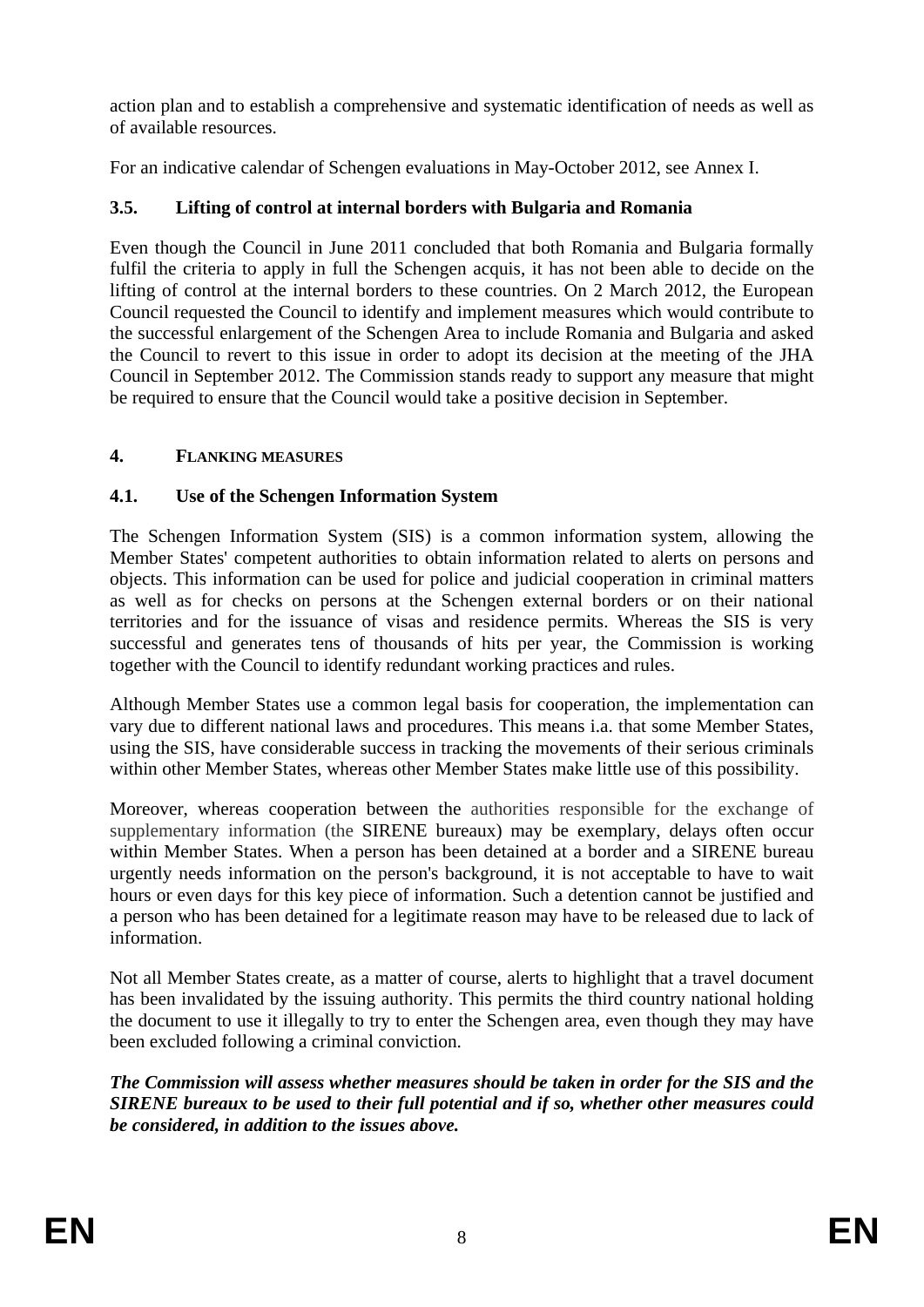### **4.2. Use of the Visa Information System**

The Visa Information System (VIS) is a system for exchange of information on short-stay visas, enabling the competent authorities of the Schengen States to process data on visa applications and on all visas that are issued, refused, annulled, revoked or extended. The VIS was successfully launched on 11 October 2011 in Member States' embassies and consulates in the first region of deployment (Algeria, Egypt, Libya, Mauritania, Morocco and Tunisia). According to the current planning, the VIS will start operating on 10 May 2012 in the second region (Israel, Jordan, Lebanon and Syria) and on 2 October 2012 in the third region (Afghanistan, Bahrain, Iran, Iraq, Kuwait, Oman, Qatar, Saudi Arabia, United Arab Emirates and Yemen). The VIS is working well and by 30 April 2012, the system had processed 775,489 applications, 611,419 issued visas and 99,242 refusals.

### **4.3. Visa policy and readmission agreements**

### *Post-visa liberalisation monitoring mechanism for Western Balkan countries*

Following the rapid increase of asylum applications in some Member States after the granting of visa liberalisation to the Former Yugoslav Republic of Macedonia, Montenegro and Serbia in December 2009 as well as Albania and Bosnia and Herzegovina in December 2010, the Commission established a post-visa liberalisation monitoring mechanism for all Western Balkan countries that achieved visa liberalisation. In December 2011, the Commission presented its second report on this monitoring<sup>13</sup>, picturing the recent actions undertaken, the current state of play and proposed next steps. Although the total number of asylum seekers from the region has decreased in the second half of 2011 in comparison with the same period in 2010, following fewer asylum seekers from Serbia and the Former Yugoslav Republic of Macedonia, this is counteracted by a considerable increase of asylum seekers from Albania and Bosnia and Herzegovina. Most asylum claims (based on lack of health care, unemployment and lack of schooling) are judged to be unfounded, whereby the asylum recognition rate is very low. Belgium, Germany, Luxembourg and Sweden remain the main destination countries, partly due to the duration of asylum procedures and the associated length of authorised stay. These Member States have taken measures to decrease the processing time, but there is still room for improvement as regards i.a. information exchange, investigation of facilitators, strengthened border control, targeted awareness campaigns and assistance to minority populations (in particular Roma communities).

*On this basis, the Commission will analyse whether the post-visa liberalisation monitoring mechanism (including the Frontex alert mechanism) provides the necessary tools to monitor the migration flows following the visa liberalisation for the Western Balkan countries or if there are necessary improvements of this monitoring.* 

#### *Readmission agreements*

The conclusion of readmission agreements forms a central part of the European Union's cooperation with third countries in managing migration and asylum. The Commission in November 2011 finalised the negotiations on a readmission agreement with Cape Verde, which now opens the way to start the procedure for formal ratification. Technical negotiations with Turkey have been finalised and the signature of the readmission agreement and the

<sup>1</sup> 

<sup>&</sup>lt;sup>13</sup> SEC (2011) 1570 Commission staff working paper - Second report on the post-visa liberalisation monitoring for the Western Balkan countries in accordance with the Commission Statement of 8 November 2010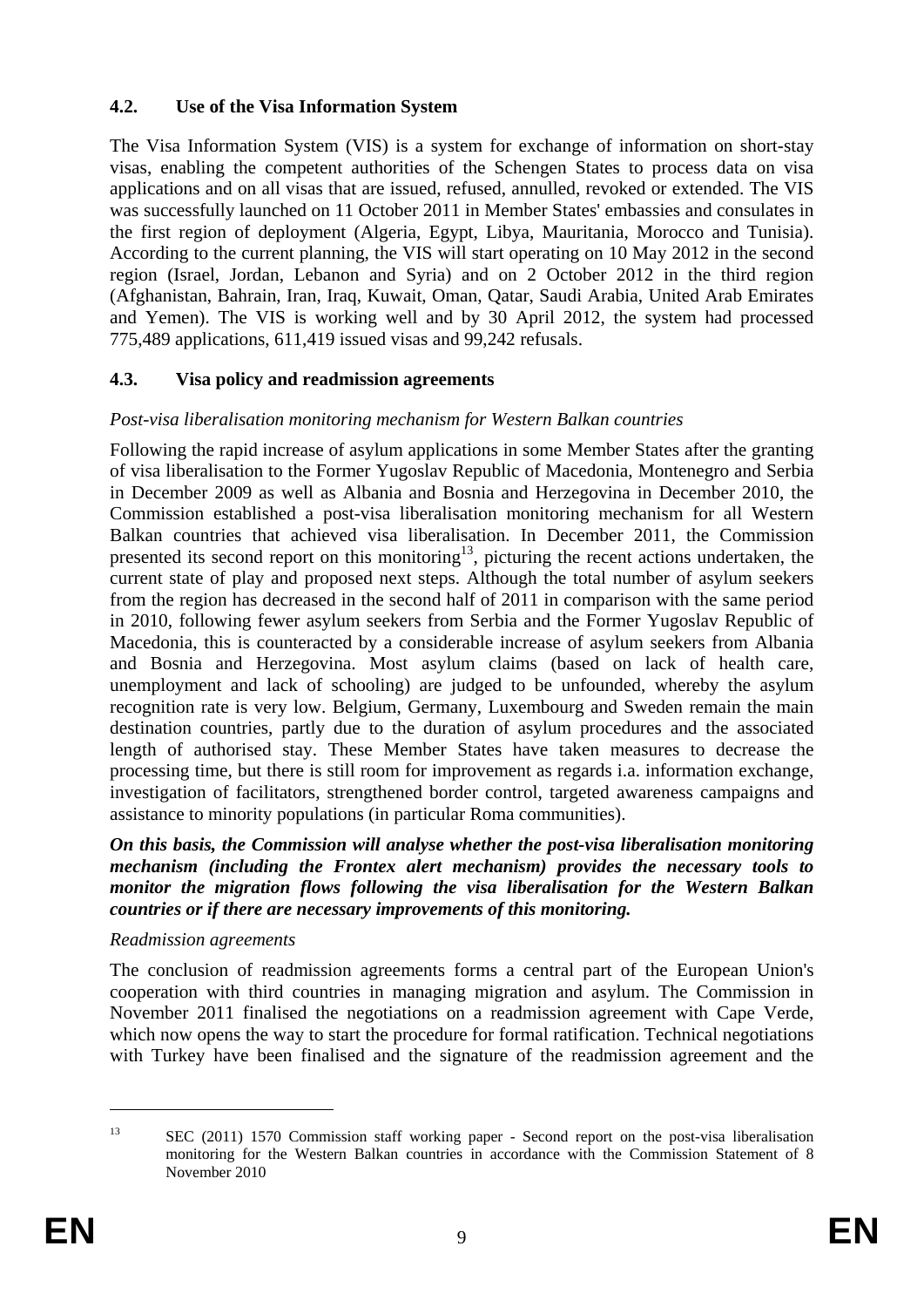launch of a dialogue on visa liberalisation are expected. Furthermore, negotiations have been launched with Armenia and Azerbaijan on visa facilitation and readmission agreements.

### **5. GUIDELINES ON THE FUNCTIONING OF THE SCHENGEN AREA**

Measures carried out within the framework of the Schengen cooperation is a mixed competence, with responsibilities for the European Union as well as for the Member States. The proper functioning of the Schengen area depends not only on the uniform application of the EU acquis, but also on the use of national competences in line with the Schengen spirit. This fact may be illustrated by two examples: Member States may carry out police checks within their territories, in order to verify a person's right to stay within the territory, but these checks must not have an effect equivalent to border control. Further, whereas it is the competence of each Member State to issue travel documents and residence permits to third country nationals, its decisions are directly linked to the right to travel within the Schengen area and are therefore a concern also to the other Member States.

In its Communications on migration<sup>14</sup> and on Schengen governance<sup>15</sup>, the Commission committed itself to issue guidelines in order to ensure a coherent implementation and interpretation of the Schengen acquis. The guidelines on issuance of residence permits and travel documents as well as police measures at internal borders, which were developed by the Commission in consultation with the Member States, are to be found in Annex II.

<u>.</u>

<sup>&</sup>lt;sup>14</sup> COM (2011) 248 Communication from the Commission to the European Parliament, the Council, the

Economic and Social Committee and the Committee of the Regions – Communication on Migration COM (2011) 561 Communication from the Commission to the European Parliament, the Council, the European Economic and Social Committee and the Committee of the Regions – Schengen governance – strengthening the area without internal border control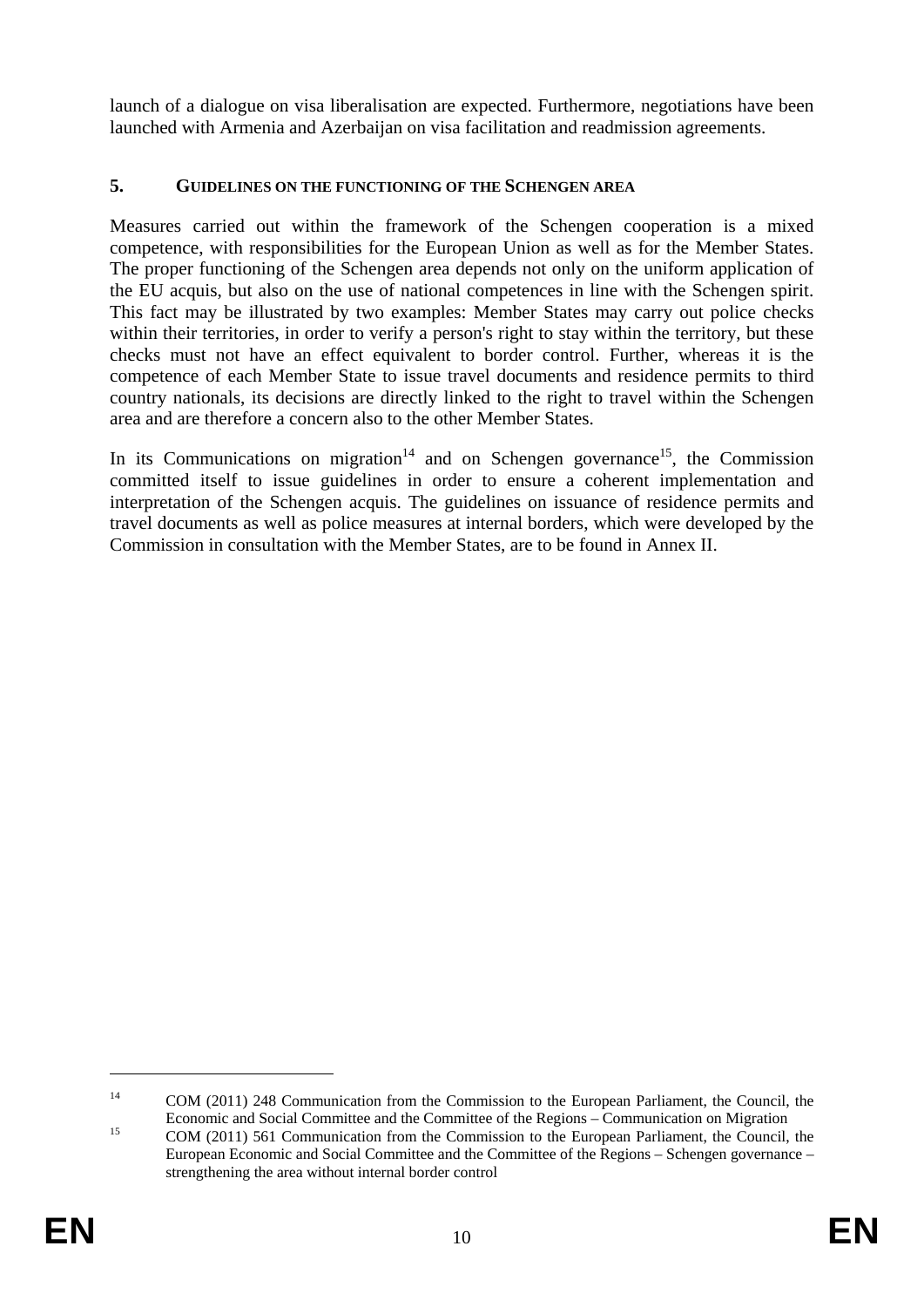| <b>Time</b>           | <b>Member States</b>       | Theme              |
|-----------------------|----------------------------|--------------------|
| 6-12 May 2012         | Estonia, Latvia, Lithuania | Sea borders        |
| 28 May-2 June 2012    | Greece                     | Peer-to-peer       |
| 17-22 June 2012       | Hungary, Slovakia          | Police cooperation |
| 1-7 July 2012         | Estonia, Latvia, Lithuania | Air borders        |
| 23-27 July 2012       | Malta, Slovenia            | Data protection    |
| $9-20$ September 2012 | Malta, Poland, Slovenia    | Sea borders        |
| 23-29 September 2012  | The Czech Republic, Poland | Police cooperation |
| 7-12 October 2012     | Denmark, Iceland, Norway   | SIS/Sirene         |
| 7-13 October 2012     | Latvia, Lithuania          | Visa               |
| 14-20 October 2012    | Estonia, Latvia, Lithuania | Data protection    |

**ANNEX I: Indicative calendar of Schengen evaluations in May –October 2012<sup>16</sup>**

<sup>1</sup> 

<sup>16</sup> Council document 5090/2/12 SCH-EVAL 1 COMIX 6 REV 2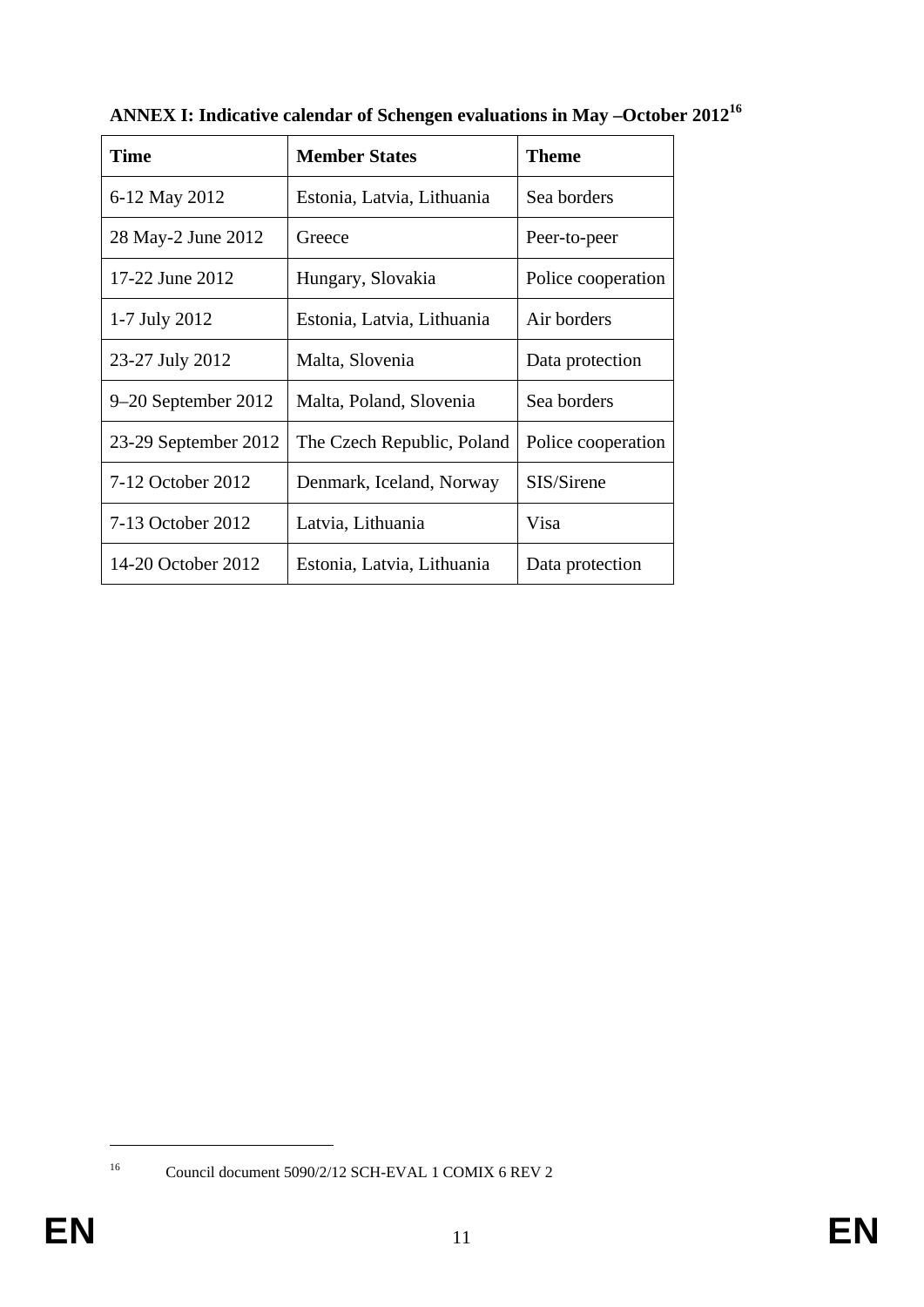#### **ANNEX II: Guidelines to ensure a coherent implementation and interpretation of the Schengen acquis**

On 16 September 2011, the Commission presented legislative proposals consisting of proposals on a Schengen evaluation mechanism and an amendment of the Schengen Borders Code in order to further strengthen the Schengen governance<sup>17</sup>. In addition, the Commission announced<sup>18</sup> that it would explore areas where the development of guidelines could ensure a more coherent implementation of the Schengen rules. The Commission identified the issuance of residence permits and travel documents, as well as police measures at internal borders, as appropriate topics for such guidelines and organised two meetings with Member States' experts, on 20 July 2011 and 28 November 2011, to discuss the scope and content of such guidelines. The issuance of residence permits and travel documents was also discussed with Member States at the meeting of the National Contact Points of the Mutual information Mechanism held on 1 December 2011.

The guidelines presented below take into account valuable observations and suggestions submitted by the Member States during this consultation.

#### **A. Issuing of temporary residence permits and travel documents to non-EU citizens<sup>19</sup>**

### **I. Introduction**

The Schengen acquis provides a harmonisation of the rules on short stays (the common visa policy, including the mutual recognition of short stay visas on the basis of the harmonised procedures and conditions for issuing visas set out in the Visa Code). The Schengen acquis does not provide for a harmonisation of the conditions for issuing long stay visas, residence permits and travel documents to non-EU citizens. These issues are governed by the national law of the Member States.

The EU acquis in the area of migration and asylum contains provisions on the conditions and procedures for issuing residence permits to certain categories of persons. Thus, e.g. as regards asylum seekers<sup>20</sup>, no residence permits are to be issued under EU law, but only an authorisation to remain on the territory of the Member State.

In respect of beneficiaries of international protection<sup>21</sup>, refugees are to be issued residence permits valid for at least 3 years and renewable, whereas beneficiaries of subsidiary protection are to be issued residence permits valid for at least 1 year and renewable. Family members of beneficiaries of protection are to be issued residence permits as well, but their validity can be shorter.

If temporary protection is declared in accordance with the Temporary Protection Directive, Member States are to provide its beneficiaries with residence permits for the entire duration of

 $17$  COM(559) 2011 and COM (560)2011

 $\frac{18}{19}$  COM(2011) 561

<sup>19</sup> For the purposes of these guidelines, non-EU family members of EU citizens are not covered when referring to third country nationals, given the privileged status they enjoy under EU law on free movement of persons (Directive 2004:38) and the Schengen acquis<br>
20 Article 6 of Reception Conditions Directive 2003/09/EC<br>
21 Article 24 of Qualification Directive 2004/92/EC

<sup>21</sup> Article 24 of Qualification Directive 2004/83/EC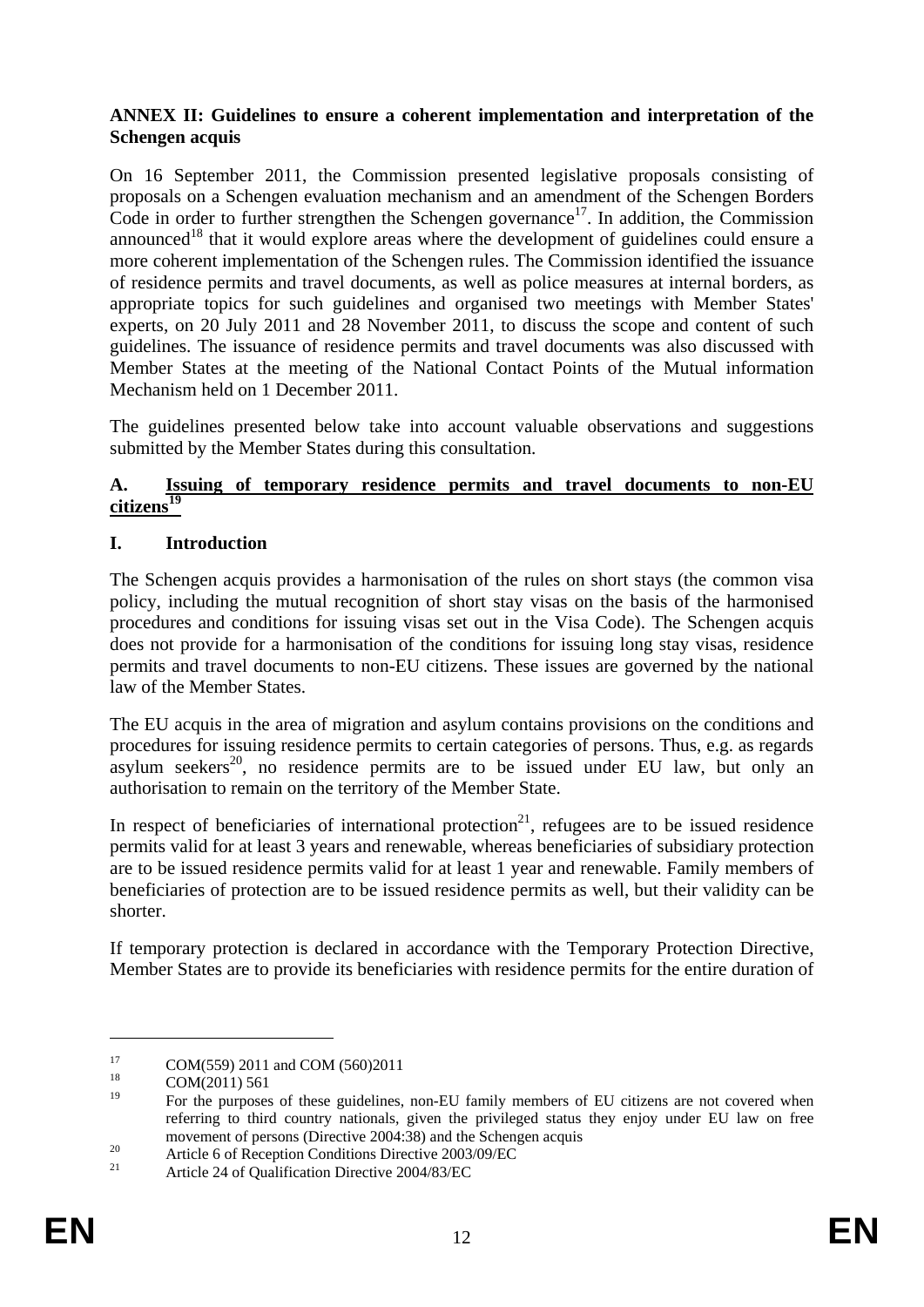the protection<sup>22</sup>. It is also the case for their family members who are reunited according to the rules of the Directive<sup>23</sup>.

As regards the other categories, in particular humanitarian cases or regularisations, national rules are applied.

It remains in the national competence of Member States to grant an authorisation to stay and/ or a travel document to non-EU citizens whose situation is not covered by EU law. Such decisions are taken on the basis of national rules.

With regard to the holders of long stay visas and residence permits, the Schengen *acquis* only states the principle of the equivalence between a long stay visa/residence permit and a short stay visa<sup>24</sup>: according to this principle, the holder of a long stay visa or residence permit issued by a Schengen state is entitled to travel to the other Schengen states for short stay, if they meet the entry conditions, i.e. if they are in possession of a valid travel document; justify the purpose and conditions of the intended stay and have sufficient means of subsistence; are not a person for whom an alert has been issued in the SIS for the purpose of refusing entry; and are not considered to be a threat to public policy, internal security, public health or the international relations of any of the Member States<sup>25</sup>. It is the responsibility of the competent authorities of the Member State to which the holder of a residence permit issued by another Member State travels, to check whether the person concerned fulfils these conditions. This check can be done on the territory of the Member States. Should checks at the internal borders have been reintroduced, in accordance with the Schengen Borders  $Code<sup>26</sup>$  (hereinafter 'the Code'), this verification could take place at the internal borders. This also applies to a non-EU citizen who holds a provisional residence permit and a travel document issued by a Schengen  $State^{27}$ 

Member States have the obligation to notify to the Commission their types of long stay visa, residence permits and provisional residence permits that are equivalent to a short stay visa and the Commission makes this information available to the other Member States<sup>28</sup>. Other Member States are obliged to accept that these long stay visas and residence permits are equivalent to a short stay visa for travelling within the Schengen area.

The EU legal framework does not define conditions for issuing travel documents to non-EU citizens, except for the provisions on the issuing of travel documents to persons recognised as in need of international protection. Thus, travel documents must be provided for refugees (obligation under the Geneva Convention) and for beneficiaries of subsidiary protection (at least when they need to travel for humanitarian reasons), unless compelling reasons of national security or public order otherwise require<sup>29</sup>. Exceptionally, travel documents could be

<sup>&</sup>lt;sup>22</sup><br>Article 8 of Temporary Protection Directive 2001/55/EC<br>Article 15(6) of Temporary Protection Directive 2001/55/EC

Art. 21 (1) and (3) of the Schengen Convention as amended by Regulation (EU) n° 265/2010 of the EP and the Council of 25 March 2010, OJ n° L85, 31.3.2010, p.

<sup>&</sup>lt;sup>25</sup> Article 5 of Regulation (EC) No 562/2006 establishing a Community Code on the rules governing the movement of persons across borders (Schengen Borders Code), OJ L 105 of 13.4.2006, p.1

<sup>&</sup>lt;sup>26</sup> Article 23 *et seq* of Regulation (EC) No  $562/2006$  establishing a Community Code on the rules governing the movement of persons across borders, OJ L 105 of 13.4.2006, p.1<br>Article 21(2) of the Schengen Convention.

<sup>28</sup> See Annex 22 of the Commission Recommendation 06/11/2006 establishing a common "Practical Handbook for Border Guards (Schengen Handbook) to be used by Member States' competent authorities when carrying out the border control on persons, C(2006) 5186 final

<sup>&</sup>lt;sup>29</sup> Article 25 of the Qualification Directive 2004/83/EC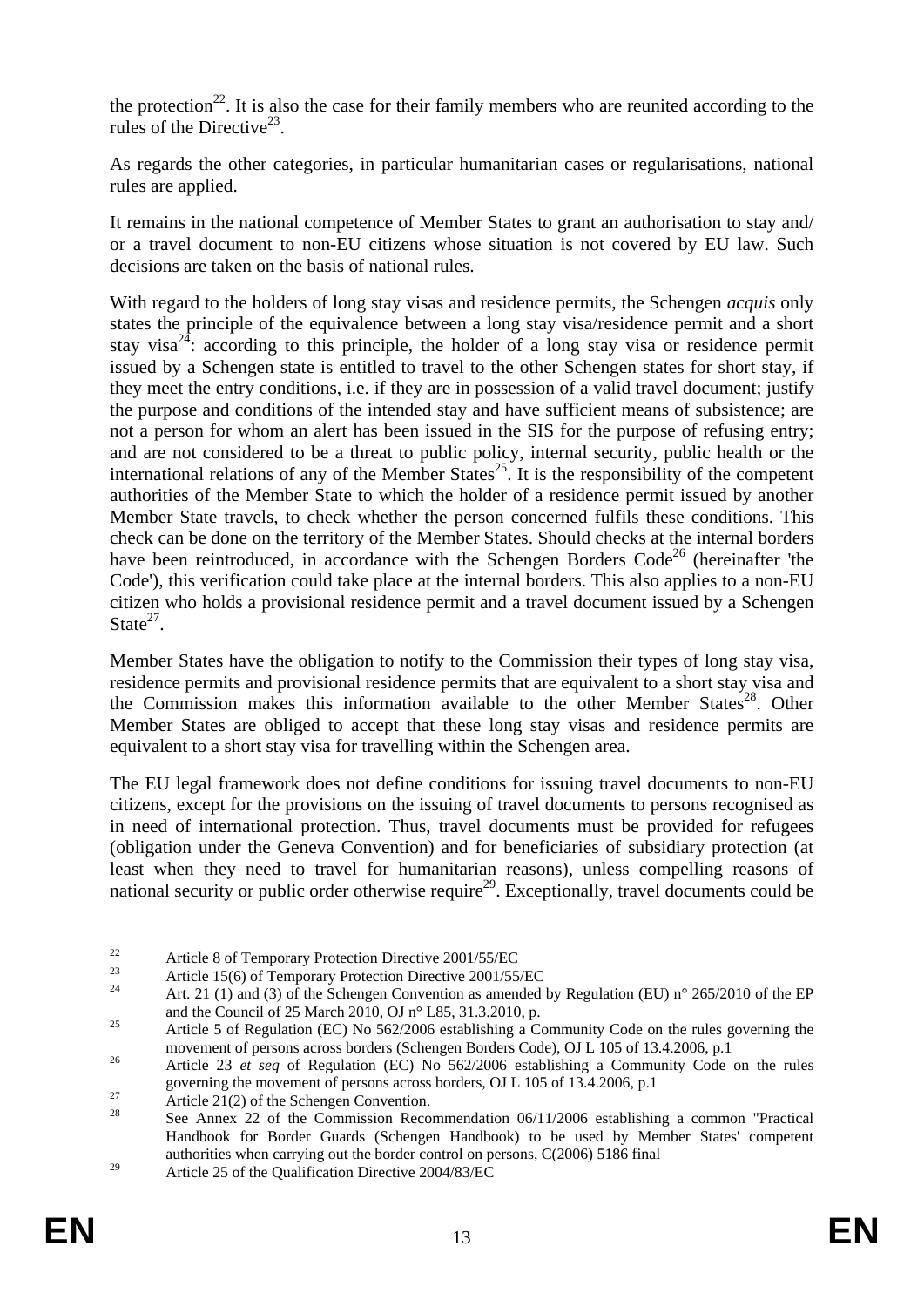provided to asylum seekers for serious humanitarian reasons<sup>30</sup>. A *laissez-passer* could be supplied to an asylum applicant subject to a Dublin transfer, with the purpose of identifying the person and allowing him/her to enter the territory of the responsible Member State<sup>31</sup>. Finally, if temporary protection is declared, Member States are to use a specific type of pass for transfers of beneficiaries between Member States<sup>32</sup>.

### **II. Guidelines for Member States**

Events in 2011 have shown that the issuing of long stay visas, residence permits including provisional ones and travel documents to non-EU citizens, in cases of a sudden large scale inflow of migrants, may impact negatively on the proper functioning of the Schengen area without internal borders.

If a Member state is confronted with a sudden large scale inflow of non-EU citizen migrants and where this does not trigger the application of the Temporary Protection Directive:

- 1) This Member State should inform in a timely manner the other Member States and the Commission of the decisions it intends to take with regard to the issuing of residence permits including provisional ones and travel documents to the non-EU citizens concerned in the framework of the Mutual Information Mechanism (MIM).<sup>33</sup> On the basis of the information provided, ad hoc debates could be initiated by the Commission working together with the Council Presidency and in consultation with the Member State providing the information, at an appropriate level within the Council.
- 2) If a Member State decides to issue residence permits and has the choice amongst different types of residence permits in accordance with its national legislation, it should opt for issuing residence permits or provisional residence permits that are not equivalent to a short stay visa if the migrants do not meet the conditions for travelling within the Schengen area.
- 3) When issuing residence permits or provisional residence permits that are equivalent to a short stay visa, it should inform the holders of such documents in an appropriate and efficient way, about the conditions on which they can (or can not) travel within the Schengen area. Members States are encouraged to provide this information on their national websites which are linked to the EU Immigration Portal.

### Furthermore:

1) On the basis of the information already provided by the European Migration Network (EMN) study on non-EU Harmonised Protection Statuses<sup>34</sup>, which identified the many conditions for and types of residence permits/long stay visas issued for protection purposes, Member States should exchange information on their existing national practices in this area in the framework of the Committee on Immigration and Asylum (CIA).

<sup>&</sup>lt;sup>30</sup><br>Article 6 of Reception Conditions Directive 2003/09/EC

Article 19(3) and Article 20(1)(e) of Dublin Regulation 343/2003 and Article 7(2) of Dublin

implementing regulation 1560/2003<br>Article 26(5) of Temporary Protection Directive 2001/55/EC

 $\frac{33}{34}$  Established by Council Decision 2006/688/EC.

[<sup>34</sup> Available from http://www.emn.europa.eu under "EMN Studies"](http://www.emn.europa.eu/)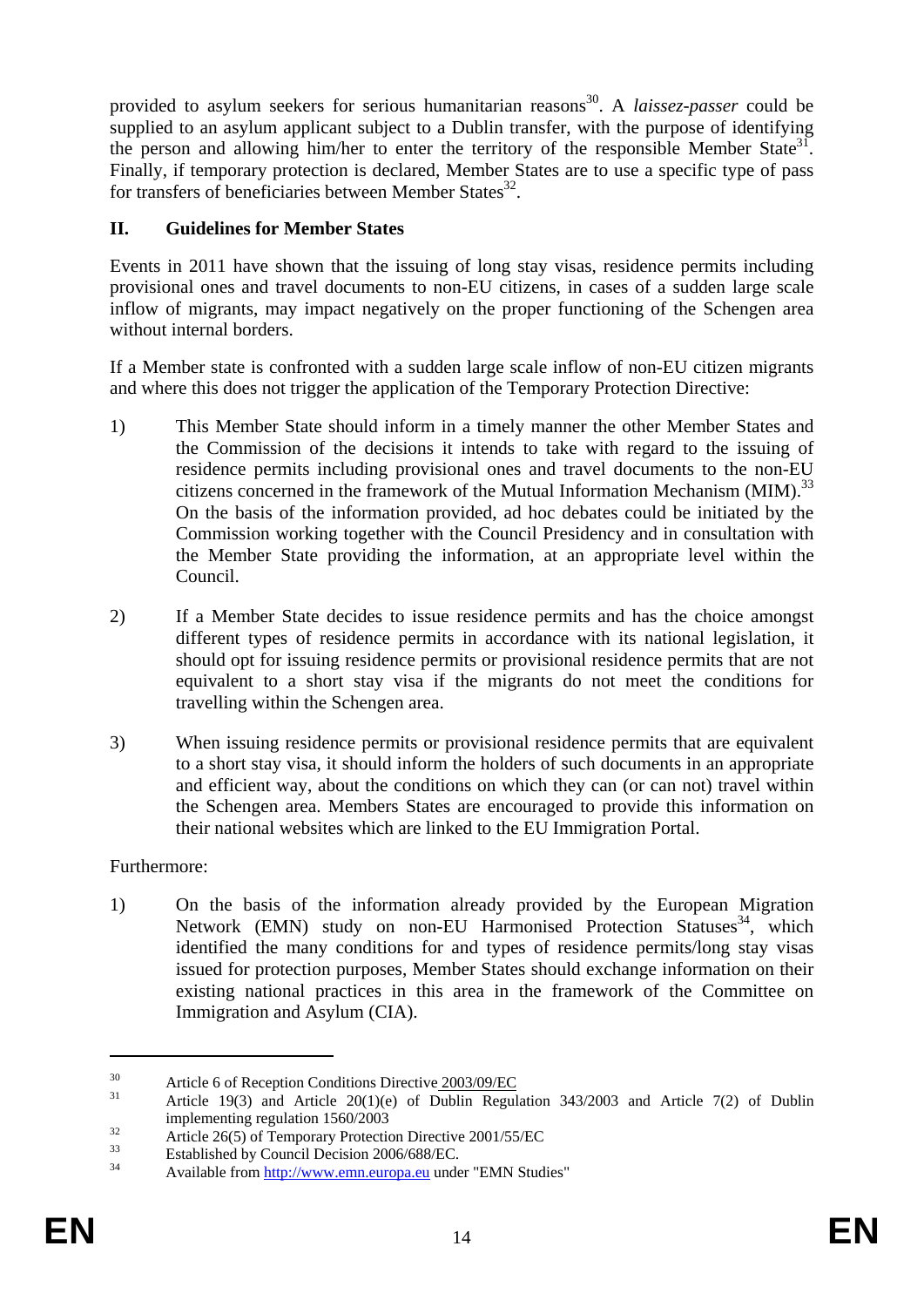2) Member States should be ready to contribute to a future EMN Ad-Hoc Query on details of national legislation on the conditions under which Member States issue identity or travel documents to non-EU citizens who do not hold a travel document issued by their country of origin and on the existing practices in this area.

For its part, the Commission will continue to promote exchange of information through the MIM, CIA, EMN and other channels.

# **B. Police measures in the internal border zones**

### **I. Introduction**

The situation might arise where Member States consider that, in order to more effectively combat cross-border crime, they need to implement additional measures in their internal border areas. While these measures must not have an effect equivalent to border checks, they may still have an adverse impact on neighbouring countries and on the free movement of persons, including EU citizens and their family members. Travellers may perceive such measures as infringing on one of the fundamental achievements of the European Union.

Title III of the Schengen Borders Code provides that internal borders between Schengen states may be crossed at any point without a border check on persons, irrespective of their nationality, being carried out. The abolition of border control at internal borders also entails the abolition of border surveillance. This does not preclude the right of Member States to exercise police powers by the competent national authorities under national law, including in the internal border zones, insofar as this exercise does not have an effect equivalent to border checks. The Code includes a non-exhaustive list of criteria to assess whether the exercise of police powers is equivalent to border checks or not. Police measures are for instance not considered to be equivalent to border checks if they do not have border control as an objective, are based on general police information and experience regarding possible threats to public security and aim, in particular, to combat cross-border crime, are devised and executed in a manner clearly distinct from systematic checks on persons at the external borders and are carried out on the basis of spot-checks.

In October 2010, the Commission reported to the European Parliament and to the Council on the application of the provisions related to the absence of internal border controls. In its report35, the Commission concluded that *the setting up of an area without internal borders where the free movement of persons is ensured represents one of the most substantial and tangible accomplishments of the Union. Any restrictions, such as police checks in the vicinity of internal borders, are perceived by citizens as hampering their right to free movement. Persons cannot be checked solely because they are crossing an internal border, neither at the border not in the border areas.* 

The Commission expressed concern in the report about difficulties reported by travellers in connection with alleged regular and systematic checks carried out by the national authorities of some Member States in internal border zones and committed itself to closely monitor the situation in the internal border zones to ensure the correct application of EU law.

<sup>1</sup> 

<sup>&</sup>lt;sup>35</sup> Report from the Commission to the European Parliament and the Council on the application of Title III (Internal Borders) of the Schengen Borders Code, COM(2010) 554 final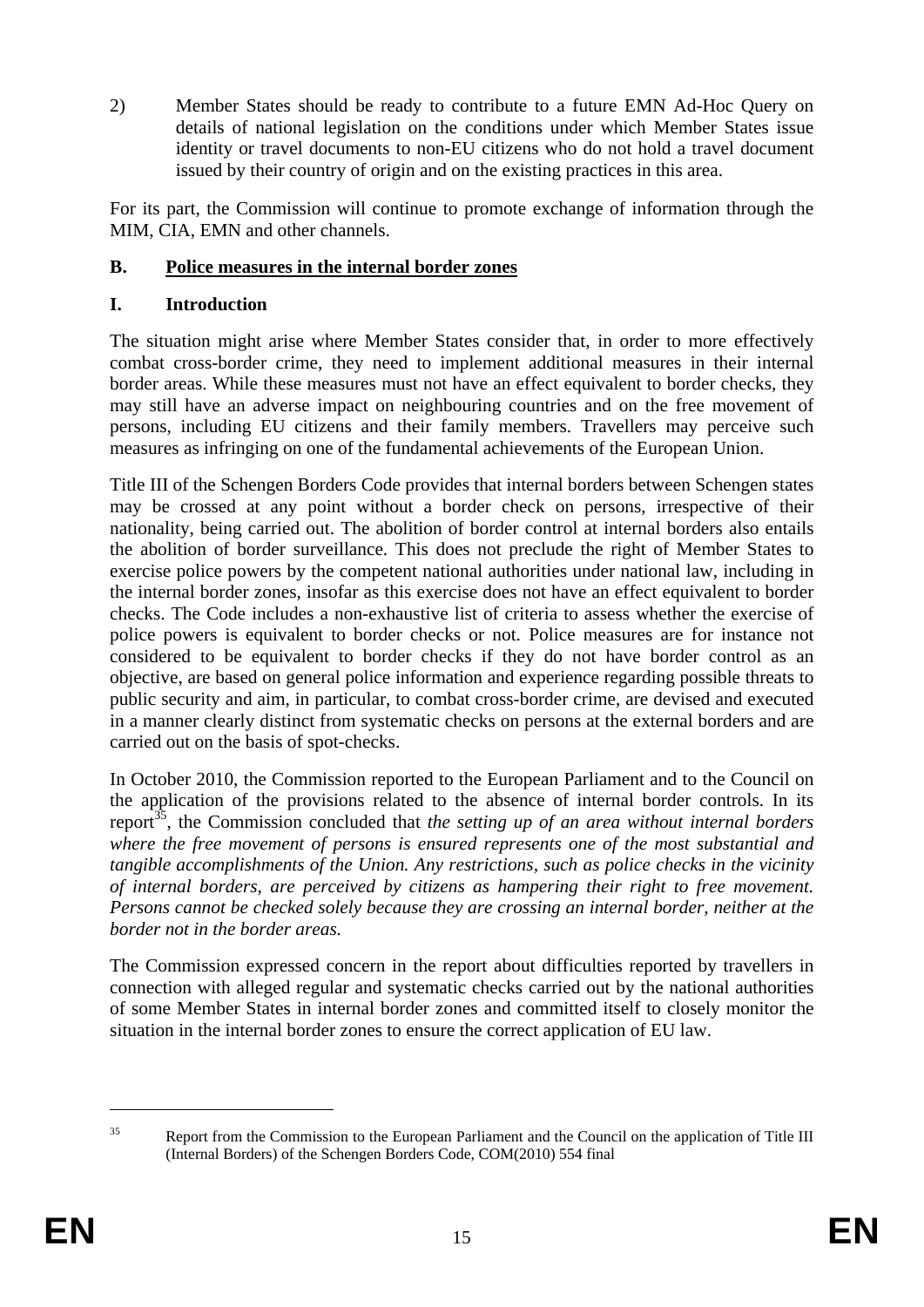On 22 June 2010, in a landmark judgment<sup>36</sup> the Court of Justice of the EU clarified that national legislation conferring on the police authorities of a Member State the competence to check the identity of persons present exclusively in a 20-kilometres internal border zone, independently of their behaviour and any particular circumstances presenting a risk to public order, for the purpose of verifying compliance with the obligation to hold or carry papers and documents required by law, without providing for the necessary framework to guarantee that the practical implementation of this competence does not have an effect equivalent to border checks, is in breach of Article 67(2) TFEU as well as Articles 20 and 21 of the Code.

Following the judgement, the Commission requested Member States to adapt accordingly any national legislation conferring specific competences on national police authorities within internal border zones.

Consequently, some Member States modified their national legislation so as to limit the exercise of police powers in internal border zones in relation to location, specific means of transport and time (e.g. limitation of the area near the internal border where checks can be carried out on international trains or vehicles after the crossing of the border; definition of a maximum time limit per day, week or month, limitation of a maximum number of train carriages to be checked per train).

### **II. Guidelines for Member States**

1) In accordance with the Schengen Borders Code, Member States may exercise police powers within their territories including in internal border zones, in order to verify a person's right to stay within the territory. However, these checks are to be targeted and based on updated and concrete police information and experience as regards threats to public security. Consequently, checks may only be carried out as spotchecks according to the assessment of the risk.

Simply moving the checks from the internal border line itself to an area e.g. 800 metres behind this line would not suffice to consider that such checks were not equivalent to border checks.

- 2) In case the need arises to carry out regular and systematic checks as a response to the security situation in their territories, Member States could envisage the temporary reintroduction of border control at the internal borders in accordance with the  $\text{Code}^{37}$ .
- 3) In accordance with the statement by the Court in points 73 and 74 of the Melki judgment, legislation concerning checks only in internal border zones, needs to contain limitations in particular in relation to the intensity and frequency of controls. In addition, if a check does not depend upon the behaviour of the person checked or on specific circumstances giving rise to a risk of breach of public order, it must provide for the necessary framework to guide the practical application.

Therefore, legislation containing precise objectives for carrying out these checks and possible limitations in time may provide for the necessary guarantees, in particular if they are based on general police information and experience.

 $\frac{36}{37}$  Joint Cases C-188/10 and C-189/10, Melki and Others

<u>.</u>

Article 23 et seq.